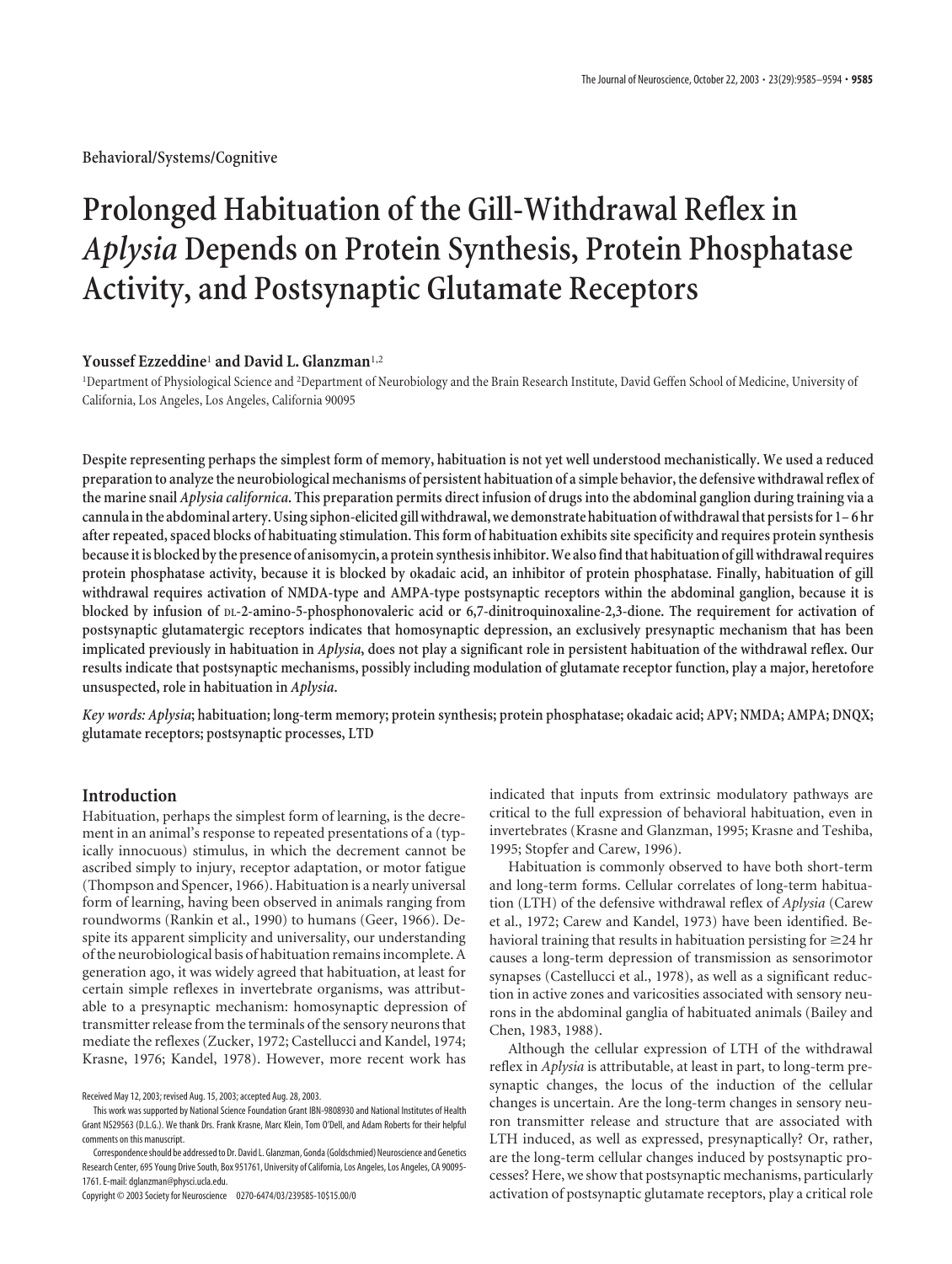

**Figure 1.** Reduced preparation of *Aplysia*used for experiments investigating habituation of siphon-elicited gill withdrawal. The abdominal ganglion is shown artificially enlarged relative to the other central ganglia. The preparation shown is that used for the within-preparation experiments. The preparation used for the between-preparation experiments (Fig. 2) was similar, but only one site on the siphon was stimulated.

in inducing long-lasting habituation of the withdrawal reflex in *Aplysia*.

The habituation we report here persists for 1–6 hr after the last block of stimuli and depends on protein synthesis (see Results). A requirement for protein synthesis has been typically regarded as an essential characteristic of long-term memory (Davis and Squire, 1984; Goelet et al., 1986). However, we decided not to refer to the present form of habituation as long term. Previous studies of LTH in *Aplysia* have reported habituation that persisted for 24 hr to weeks (Carew et al., 1972; Carew and Kandel, 1973; Castellucci et al., 1978; Stopfer et al., 1996), and it is possible that LTH of the duration achieved in these previous studies will ultimately prove distinct, mechanistically, from the habituation we demonstrate here. We will therefore refer to the prolonged habituation shown in the present experiments as "longlasting habituation (LLH)."

Parts of this work have been published previously in abstract form (Ezzeddine and Glanzman, 2001, 2002).

#### **Materials and Methods**

*Animals.* Adult *Aplysia californica* (75–150 gm) were obtained from a local supplier (Alacrity Marine, Redondo Beach, CA). Animals were housed in a 50 gallon aquarium filled with cooled (14°C), aerated artificial seawater (ASW) (Instant Ocean; Aquarium Systems, Mentor, OH). All animals were housed for at least 24 hr before the start of the experiment.

*Preparation.* An animal was initially anesthetized with an injection of  $60-80$  cc of isotonic MgCl<sub>2</sub> into the animal's foot. The animal was then placed, ventral side up, in a dissection tray. A longitudinal incision was made along the length of the foot. The body wall was pinned back to expose the digestive organs and nervous system. The digestive system was removed to gain access to the nervous system. The CNS was drawn toward the tail, and most of the peripheral nerves were cut. The head of the animal, together with the buccal ganglia, was then removed. The rest of the animal, including the mantle shelf, gill, and siphon, together with the tail and the entire CNS (minus the buccal ganglia), was preserved (Fig. 1). The CNS was left connected to the siphon and gill via the siphon and branchial nerves of the abdominal ganglion. The animal was transferred to another dissection tray filled with 50% MgCl<sub>2</sub>-50% normal ASW. The artery leading to the abdominal ganglion was cannulated with polyethylene tubing (0.024 outer diameter, 0.011 inner diameter; Intramedic, Parsippany, NJ), which was connected to a peristaltic pump (P720; Instech, Plymouth Meeting, PA). During experiments, the abdominal artery was perfused with aerated ASW (15°C) via the cannula at a rate of  $\sim$  1 ml/hr until the start of the experiment (onset of the pretests), at which point the perfusion rate was decreased to 0.5 ml/hr. This perfusion rate was then maintained throughout the experiment. The cannula in the abdominal artery was also used to selectively administer drugs to the abdominal ganglion (below). After cannulation of the abdominal artery, the preparation was transferred to a Lucite experimental chamber filled with normal ASW and pinned, dorsal side up, to the Sylgard-lined bottom of the chamber. The siphon was not pinned but was left to move freely. The afferent vein of the gill was cannulated with polyethylene tubing (above) and perfused with chilled, aerated ASW via a peristaltic pump (Dynamax RP1; Rainin, Oakland, CA) at a rate of 100 ml/hr. The cannula in the afferent vein was secured with a surgical silk suture, and a force transducer (model 1040 or 1030, ADInstruments, Grand Junction, CO) was connected to the suture with a small metal hook. The force produced by movement of the transducer was calibrated by hanging gram weights from the metal hook. Habituating stimuli (see below) were delivered to the siphon via pairs of Teflon-insulated platinum wires (0.005 mm in diameter; catalog #773000; A-M Systems, Carlsborg, WA). The uninsulated tips of the wires were inserted into the siphon at its base. In the within-preparation experiments (see below), a platinum wire was inserted into each side of the siphon, and a ground wire was placed in the bath. The rest of the preparation was perfused with normal ASW (13– 15°) at a rate of 1 l/hr throughout the experiment.

After the intensity of the siphon stimuli to be used for an experiment had been determined (see below), the preparation was rested for 2 hr, during which time the afferent vein of the gill and the rest of the preparation were perfused with normal ASW to completely wash out the MgCl<sub>2</sub>. This perfusion was maintained for the rest of the experiment. At the end of the 2 hr rest period, a single stimulus (at the predetermined intensity for habituation) was delivered to the siphon. Preparations that did not respond to this initial stimulus with a visible gill contraction were discarded. Furthermore, data from preparations from the experiments in which a within-preparation design was used (below) were only accepted if the posttest response of the "untrained" site was at least 80% of the pretest response (see Experimental design).

Shipments of *Aplysia* from our local supplier varied significantly according to whether or not preparations from the animals expressed longlasting habituation. In some cases, these differences were seasonal and may represent differences in the behavioral state of the animals. In other cases, the differences may have been related to the health of the animals. Because of the variability in the amount of habituation exhibited by preparations from different shipments of animals, we were obliged to institute a control criterion to ensure that animals in a given shipment were capable of expressing LLH. On the basis of the results of pilot experiments, we decided that preparations could be considered to have undergone long-lasting habituation if the posttest response (at either 6 hr or 60 min after the end of training; see below) of the "trained" site to the habituating stimulus was  $\leq$ 70% of the pretest response. Using this criterion, we ran an initial control experiment with one animal from each shipment. If that control preparation did not habituate by  $\geq$ 30%, the entire shipment of animals was rejected.

*Siphon stimulation.* Both habituating and test stimuli were brief trains (500 msec, 25 Hz) of current pulses (10 msec duration) generated by an electronic stimulator (S48/S88; Grass Instruments, Quincy, MA); the stimuli were delivered to the siphon via implanted platinum wires (see above). The intensity of the stimuli was calibrated for each preparation to be just suprathreshold for reliably eliciting gill withdrawal. The intensity of the stimuli applied to the untrained site in experiments using the within-preparation design (below) was determined in the same way and was also fixed for a given experiment.

*Drugs.* All drugs were purchased from Sigma-Aldrich (St. Louis, MO). The drugs were dissolved in either normal ASW or DMSO as stated in Results. The drugs were infused directly into the abdominal ganglion via a cannula in the abdominal artery (above). The anisomycin was infused into the abdominal ganglion for 45 min to 1 hr before the onset of the pretests; okadaic acid (OA) and 1-nor-okadone were infused for 2 hr before the onset of the pretests. Infusion of anisomycin, okadaic acid, and 1-nor-okadone was maintained throughout those experiments in which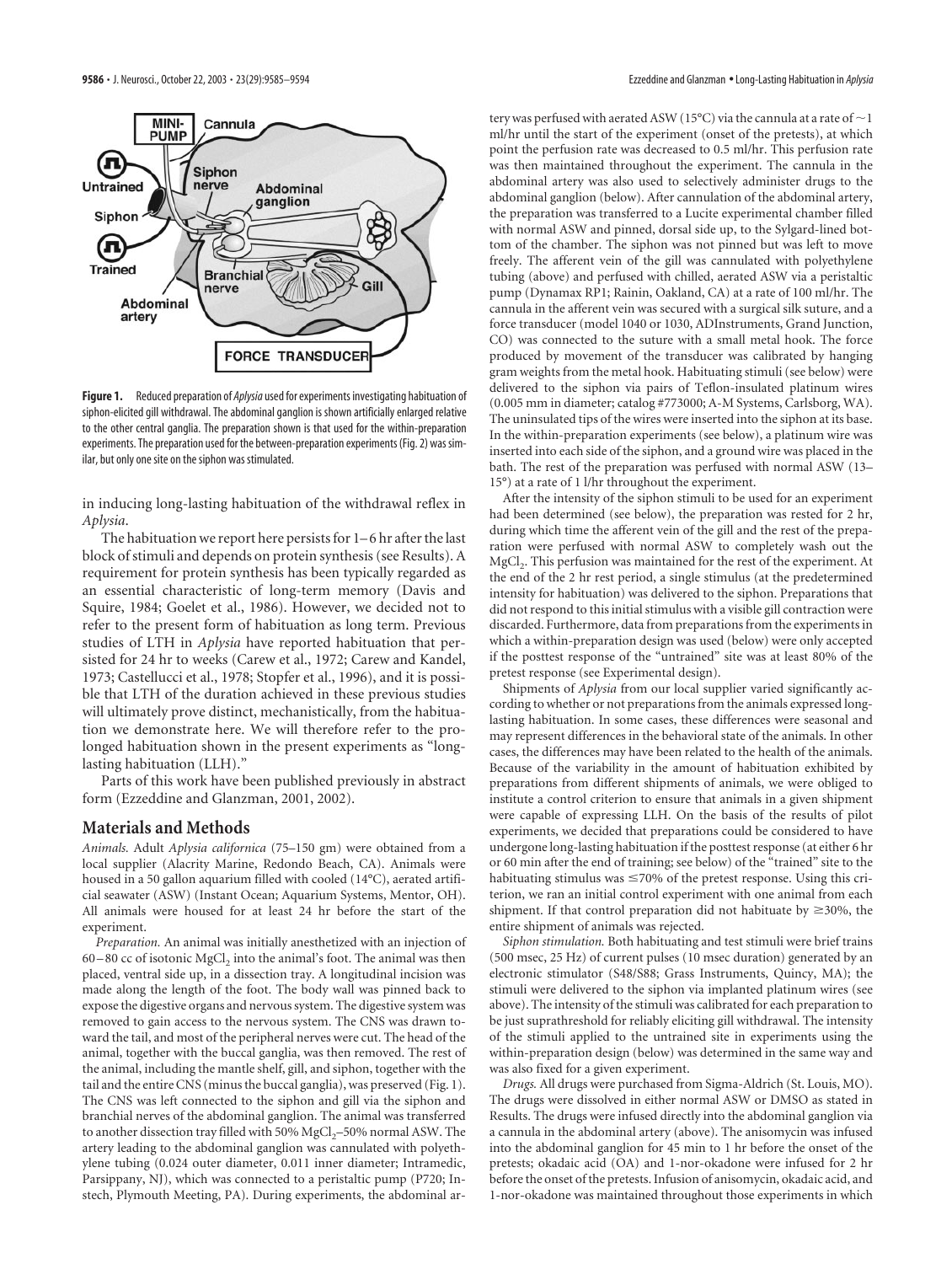they were used. We performed two sets of DL-2-amino-5-phosphonovaleric acid (APV) experiments. In the first set of experiments, APV was infused into the abdominal ganglion for 45 min to 1 hr before the onset of the pretests and was present throughout the experiments, as in the experiments involving anisomycin, okadaic acid, and 1-nor-okadone. In the second set of experiments, APV was present only during training; both the pretests and posttests were performed in ASW. Our results for these two sets of APV experiments were very similar (see Results). (Notice that both okadaic acid and 1-nor-okadone took a prolonged period of time for wash in, so it was not feasible to have these compounds present only during training. We did not perform experiments with the protein synthesis inhibitor present only during training.) 6,7- Dinitroquinoxaline-2,3-dione (DNQX) was infused at a rate of 1 ml/hr starting immediately after the pretests; it was then washed out of the abdominal ganglion with normal ASW after the end of habituation training.

*Experimental design.* There were two basic experimental designs. In our initial set of experiments (between-preparation design), there were two separate groups of preparations: an experimental group that received habituation training and a control group that received only test stimuli. In subsequent experiments, we used a modified design in which each preparation served as its own control (within-preparation design). In the experiments using the within-preparation design, two different sites on the siphon were stimulated: one of the sites (trained) received habituation training, whereas the other site (untrained) received only test stimuli (Fig. 1). In the between-preparation experiments, each preparation initially received three pretests at a rate of one per 10 min. Fifteen minutes after the third pretest, some preparations (trained) received habituation training. The training protocol consisted of four blocks of 20 stimuli [interstimulus interval (ISI) of 30 sec]. There was a 90 min rest period between each block of habituating stimuli. After the fourth training block, there was a 6 hr rest period, and then the preparation received three posttests at a rate of one per 10 min. Control (untrained) preparations received three posttests at the same rate 12 hr after the pretests. In the within-preparation experiments, the side of the siphon that was chosen to be the trained site was alternated systematically between left and right sides. The trained site initially received three pretests at a rate of one per 10 min. Ten minutes after the third pretest to the trained site, the other side of the siphon (untrained site) received a single pretest stimulus. Fifteen minutes after the pretest stimulus to the untrained site (25 min after the third pretest to the trained site), the trained site received habituation training. The training protocol was identical to that used for the between-preparation experiments. In the within-preparation experiments, there was 60 min rest period between the final block of training stimuli and the onset of the posttests. Then, the trained site received three posttests at one per 10 min. Ten minutes later, the untrained site received a single posttest.

A somewhat different within-preparation experimental protocol was used in one set of the experiments with the drug APV and in all of those with the drug DNQX (see Results). The altered protocol was used to ensure that the drugs were only present during training and were completely washed out after training. In these experiments, the trained site received two pretests at one per 5 min; 5 min later, the untrained site received two pretests at one per 5 min. Then, there was a 1 hr pretraining rest period during which the drug (APV or DNQX) was infused into the abdominal ganglion via the abdominal artery, after which habituation training of the trained site commenced. After the fourth (final) block of habituating stimuli was presented, there was a 2 hr posttraining rest period to permit thorough washout of the APV–DNQX.

*Data acquisition and evaluation.* The force transducer used for measuring gill contractions (above) was connected through a bridge amplifier (ML110; ADInstruments) to a digital data acquisition system (MacLab 4s/2e; ADInstruments). The peak amplitude (maximum minimum) of each gill contraction was determined with the data acquisition system. The minimum was the baseline response recorded when the gill was in a relaxed state 1 sec before stimulation. The maximum was the peak amplitude of the response within 20 sec after the siphon stimulus. If the amplitude of the response declined by  $\geq$ 80% from the initial peak within 20 sec after the siphon stimulus, the response was considered



**Figure 2.** Long-lasting habituation of gill withdrawal in a reduced preparation. Gill withdrawal in reduced preparations that received spaced blocks of habituation training. Only one site on the siphon was stimulated in these experiments.

complete; subsequent responses within the 20 sec period were not counted. Notice that, during training, the 30 sec ISI was not always sufficient to permit the gill to fully relax after a response. In these cases, the minimum value for a particular response was the level of gill contraction before the onset of the training block.

*Statistics.* The pretest gill response in the experiments using the between-preparation design was the mean value for the three pretests. This value was set to be equal to 100%, and the rest of the gill responses were normalized to the pretest value. There were also three posttests, and the mean of the three tests was used for the statistical comparisons. In the experiments using the within-preparation design, the pretest gill response for the trained site was also the mean value for the three pretests. The trained site also received three posttests. There were only a single pretest and a single posttest, however, for the untrained site in the withinpreparation experiments. The pretest value (mean of three pretests for the trained site or the single pretest value for the untrained site) was set to be equal to 100%. The subsequent values for the gill responses to stimulation of the trained–untrained sites were normalized to 100%. All responses are expressed as the normalized mean response  $\pm$  SEM. Nonparametric statistical tests were used for most comparisons. Wilcoxon tests were used for paired comparisons and Mann–Whitney tests were used for unpaired comparisons, unless otherwise indicated. All significance values reported represent two-tailed levels of significance.

#### **Results**

# **Long-lasting habituation of gill withdrawal in a reduced preparation**

Our initial set of experiments used a between-preparation design (see Materials and Methods). There were two groups. One group (trained;  $n = 9$ ) received four blocks of habituating stimulation spaced at 90 min intervals. Each training block comprised 20 bouts of weak electrical stimulation of the siphon with a 30 sec ISI. Another group (control;  $n = 13$ ) received only the pretest and posttest stimuli. When tested 6 hr after the final (fourth) training block, gill withdrawal in the trained preparations exhibited significant habituation (mean posttest response, 34.6  $\pm$  5.9%;  $p$  < 0.004 for the comparison with the pretest value, which equaled 100% in this and all other experiments; see Materials and Methods) (Fig. 2). The magnitude of gill withdrawal did not change in the control preparations (mean posttest response,  $91.5 \pm 12.3\%$ ;  $p > 0.05$  for the comparison with the pretest response; data not shown). Furthermore, the difference between the posttest responses in the trained and control preparations was significant  $(p < 0.002)$ . The lack of a significant difference in the magnitude of the gill reflex in control preparations during the experiments indicates that the decrement in the gill reflex in the trained group could not be attributable to deterioration in the health of the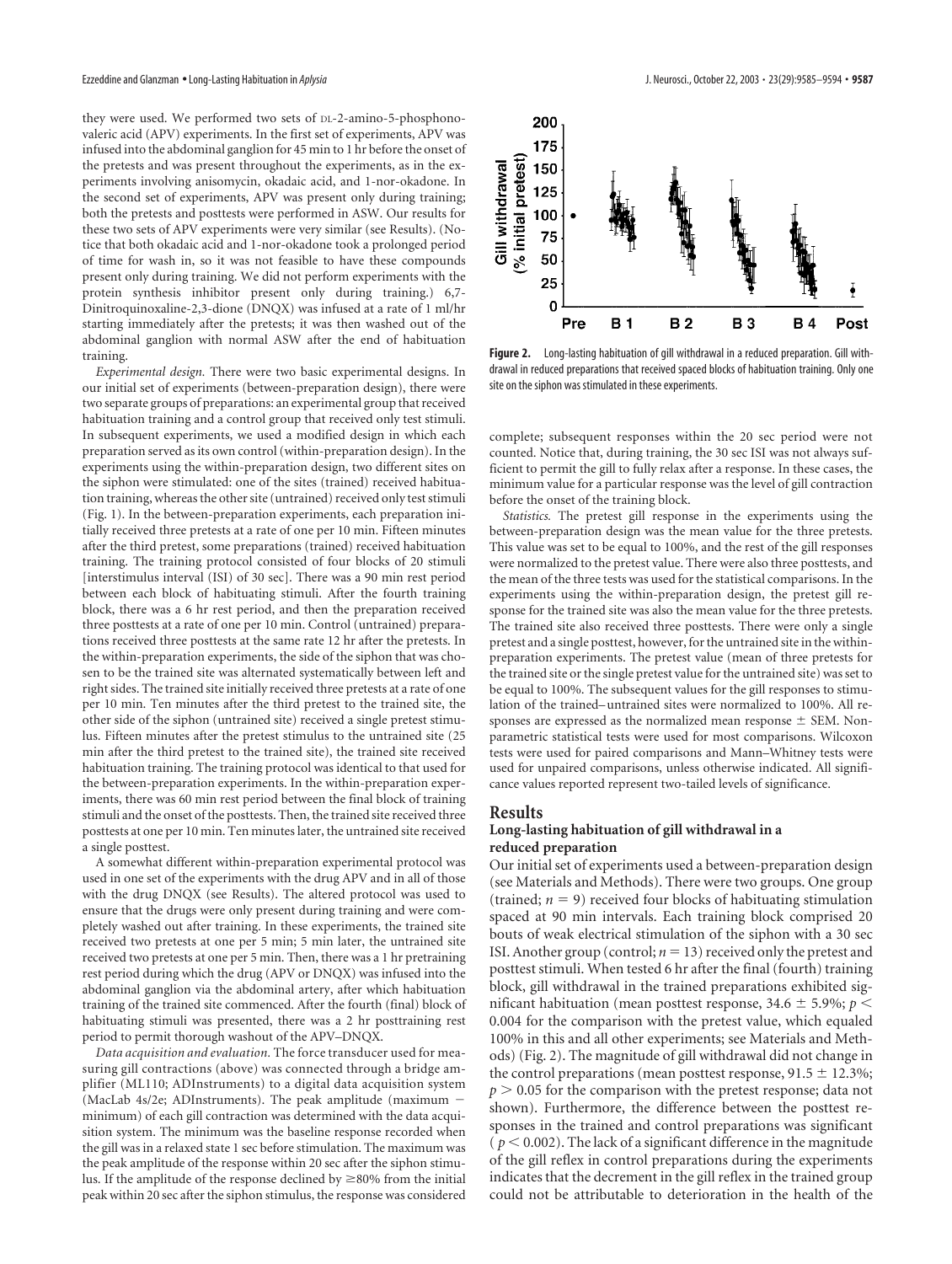preparation over the  $>12$  hr of the experiment. This suggests, in turn, that the training produced LLH in the trained group. It still might be argued, however, that the response decrement in the trained group was attributable to motor or muscle fatigue. We therefore modified our experimental protocol to exclude motor– muscle fatigue as a possible explanation for the response decrement exhibited by the trained preparations.

## **Reduced preparation exhibits site-specific long-lasting habituation of gill withdrawal**

In the rest of our experiments, we used a within-preparation design. Two stimulation sites on the siphon were used rather than one. One site (trained) received the spaced blocks of habituating stimuli, whereas the other site (untrained) received only the pretest and posttest stimuli. The testing and training protocol were similar to those in the between-preparation experiments (above), with the following exceptions. The untrained site received only a single pretest and a single posttest. Furthermore, the rest period between the end of the habituation training and the start of the posttest stimulation of the trained site was shortened from 6 to 1 hr. This was done to streamline the experiments. One hour after the end of training, the response of the gill to stimulation of the trained site was significantly reduced compared with the pretest response of the gill (mean posttest response, 64.8  $\pm$  4.2%; *p* < 0.003 for the comparison with the pretest response) (Fig. 3*A*). In contrast, the posttest response of gill to stimulation of the untrained site was significantly greater than the pretest response (mean posttest response,  $115.1 \pm 7.3\%$ ;  $p < 0.04$  for the comparison with the pretest response). This result suggests that the habituation training of the trained site induced modest sensitization of the untrained site within the same preparations. The response of the gill to stimulation of the trained site on the first of the three posttests (77.4  $\pm$  7.6%) was also significantly less than the posttest response to stimulation of the untrained site ( $p <$ 0.02;  $n = 10$ ). (Notice that the interval between the pretests and posttests is identical for this comparison.) The difference between the posttest responses to the trained and untrained sites in these experiments cannot be ascribed to motor or muscle fatigue, because the same preparation was used to control for the effects of training on the neuromuscular components of the reflex. These results therefore demonstrate site-specific habituation of siphon-elicited gill withdrawal in a reduced preparation.

The amount of habituation was greater in the betweenpreparation experiments than in the within-preparation experiments ( $p < 0.002$  for the comparison between the posttest value for the between-preparation experiments shown in Fig. 2 and the posttest value for trained-site stimulation in Fig. 3*A*). This difference may indicate that the longer interval between the termination of training and the posttests in the between-preparation experiments resulted in greater consolidation of LLH. However, because these two sets of experiments were performed at different times using animals from different shipments, it is also possible that the greater apparent habituation in the between-preparation experiments was attributable to a seasonal or animal shipment effect.

### **Long-lasting habituation of gill withdrawal requires protein synthesis**

A hallmark of long-term memory across a range of preparations and different forms of learning is that it depends on the synthesis of new proteins (Davis and Squire, 1984; Goelet et al., 1986). To test whether LLH of gill withdrawal in our reduced preparation also exhibits a requirement for protein synthesis, we infused the



**Figure 3.** Effect of anisomycin on long-lasting habituation. *A*, Results from training in normal ASW. Averaged gill responses to trained-site stimulation in this and subsequent graphs are represented by filled circles; averaged responses to untrained-site stimulation are represented by open squares. Traces shown above the graph represent individual gill-withdrawal responses from a single experiment recorded using a force transducer (see Materials and Methods). From left to right, The response to the first trained-site pretest and the response to the untrained-site pretest are shown superimposed. (In this and subsequent figures, responses to trained-site stimulation are in black, and responses to untrained-site stimulation are in gray.) Next, five superimposed gill responses (those to stimuli 1, 3, 8, 13, and 20) from each of the four training blocks are presented sequentially. (These responses, except for the first and last responses of each block, were selected at random.) Finally, the response to the first trained-site posttest and the response to the untrained-site posttest are shown superimposed. *B*, Results from habituation training in the presence of the protein synthesis inhibitor anisomycin. Traces at top are the individual gill responses recorded during a single experiment. For details, see legend in*A*. Notice that the reflex exhibited significant interblock sensitization during training, as indicated by the increase in withdrawal responses to the first several stimuli of each training block.

protein synthesis inhibitor anisomycin (30  $\mu$ M in ASW) into the abdominal ganglion before the start of an experiment. This concentration of anisomycin has been shown previously to inhibit protein synthesis by 95% in the abdominal ganglion of *Aplysia* (Schwartz et al., 1971) and in sensory and motor neurons from the abdominal ganglion (Montarolo et al., 1986). The protein synthesis inhibitor was present throughout the experiment. Anisomycin blocked LLH of the withdrawal reflex to stimulation of the trained site. After habituation training in anisomycin, the response of the gill to stimulation of the trained siphon site was enhanced (posttest response,  $126.7 \pm 14.6\%$ ;  $p > 0.09$  for the comparison with the pretest response) (Fig. 3*B*), although this enhancement was not significant. The posttest response of the gill to stimulation of the untrained site (121.0  $\pm$  15.3%) was also enhanced, although again not significantly ( $p > 0.1$ ). Furthermore, the difference between the first posttest response to stimulation of the trained site (160.5  $\pm$  18.7%) and the posttest response to stimulation of the untrained site was not significant  $(p > 0.09; n = 9)$ . A crucial comparison is that between the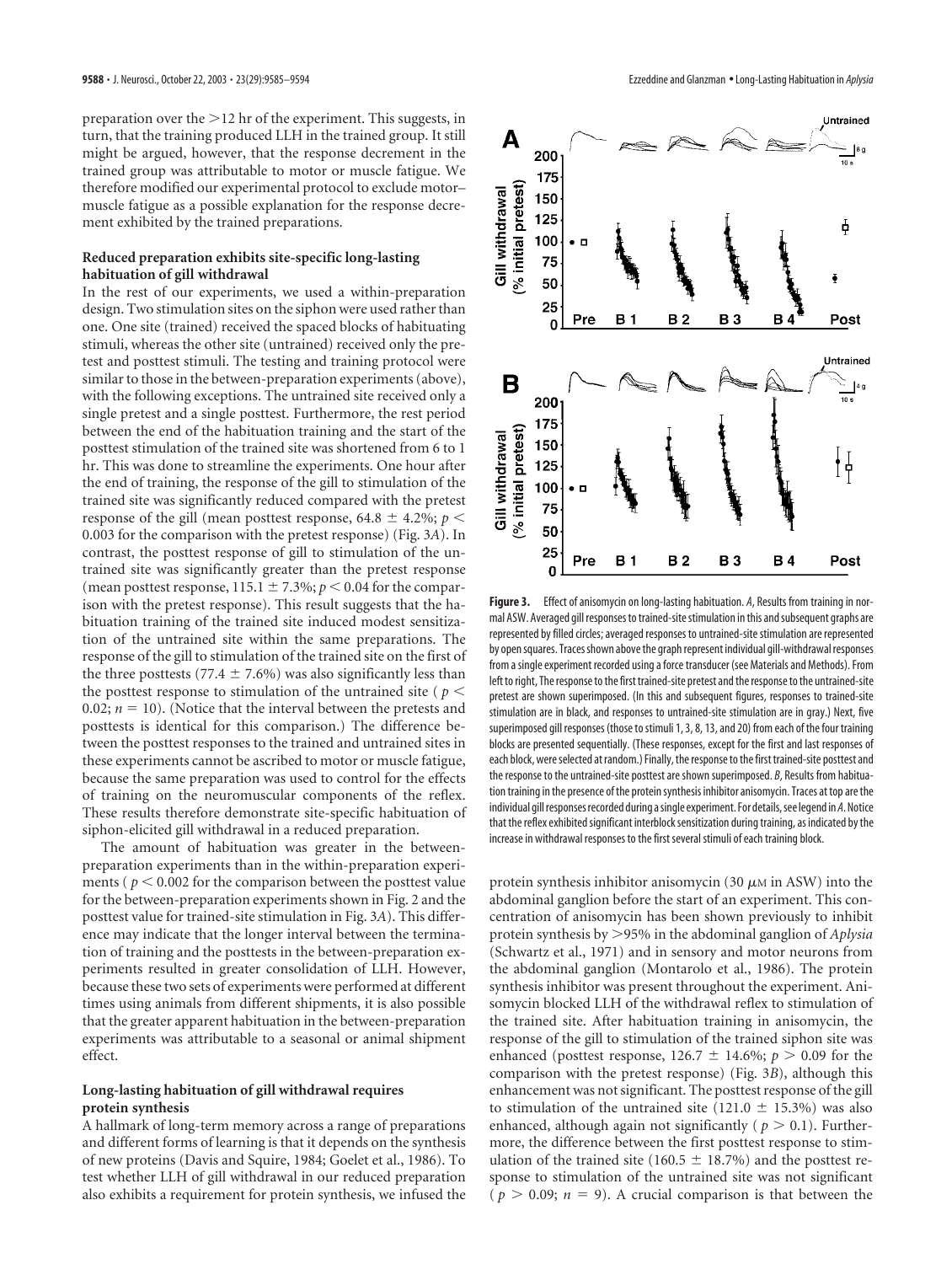posttest values for trained site stimulation in the experiments of Figure 3, *A* and *B*. This is because one might argue that the apparent blockade of LLH by anisomycin actually results from the fluctuations in the capacity for LLH that we observed among shipments of animals (see Materials and Methods). However, the two sets of experiments in Figure 3, *A* and *B*, were performed at the same time using animals from the same shipments. Therefore, the experiment in Figure 3*A* represents a control for the capability of the preparations used in the experiment in Figure 3*B* to undergo habituation. The difference between the posttest response to trained-site stimulation in the experiments shown in Figure 3, A and B, was highly significant ( $p < 0.001$ ). This result supports the notion that LLH was blocked in the experiments of Figure 3*B* by the presence of the protein synthesis inhibitor.

# **Long-lasting habituation of gill withdrawal requires protein phosphatase activity**

A potential cellular mechanism for LLH of gill withdrawal is long-term depression (LTD) of the monosynaptic connection between sensory and motor neurons in the abdominal ganglion (Lin and Glanzman, 1996). LTD of synapses in the mammalian hippocampus and cortex is attributable, in part, to activation of protein phosphatases (Mulkey et al., 1993; Bear and Abraham, 1996). To test for a possible role of protein phosphatase activity in habituation of gill withdrawal, we infused okadaic acid, a selective inhibitor of protein phosphatases 1 and 2A (PP1 and PP2A) (Cohen et al., 1990), into the abdominal ganglion. OA  $(1 \mu M)$  in ASW with 0.1% DMSO) was infused into the abdominal ganglion beginning 2 hr before the first pretest and was present throughout the experiment. The presence of OA blocked LLH (Fig. 4*A*). The posttest response to stimulation of the trained site (108  $\pm$  13.9%) was not significantly different from the pretest trained-site response ( $p = 1.0$ ). Furthermore, there was no significant difference between the first posttest response to stimulation of the trained site (118.4  $\pm$  12.1%) and the posttest response to stimulation of the untrained site in OA (133.3  $\pm$  23.9%; *p* > 0.8; *n* = 13). The OA did not appear to affect the response of the gill to stimulation of the untrained site over the course of the experiment. The posttest response to untrained-site stimulation was not significantly different from the pretest response ( $p > 0.5$ ). To control for nonspecific actions of OA, we tested the effect of the control compound 1-nor-okadone (1  $\mu$ M in ASW with 0.1%) DMSO), an analog of OA that does not inhibit phosphatases (Mulkey et al., 1993), on LLH of gill withdrawal (Fig. 4*B*). The experiments using 1-nor-okadone were performed at the same time as the experiments using OA and used animals from the same shipments. Infusion of 1-nor-okadone into the abdominal ganglion did not inhibit LLH. The posttest gill response to stimulation of the trained (68.5  $\pm$  4.7%) site was significantly lower than the pretest response ( $p < 0.008$ ;  $n = 8$ ). The 1-nor-okadone treatment did not appear to affect the response of the gill to stimulation of the untrained site. The posttest response to stimulation of the untrained site (117.6  $\pm$  22.1%) was not significantly different from the pretest response ( $p > 0.8$ ). The posttest response of the gill to trained-site stimulation was significantly less in the 1-nor-okadone experiments than in the OA experiments ( $p < 0.03$ ), a result that further supports the idea that protein phosphatase activity is essential for LLH.

#### **Long-lasting habituation of gill withdrawal requires activation of NMDA-type receptors**

The CNS of *Aplysia* possesses postsynaptic NMDA-type receptors (Dale and Kandel, 1993; Lin and Glanzman, 1994; Conrad et



**Figure 4.** Effect of okadaic acid on long-lasting habituation. *A*, Results from training in the presence of okadaic acid. The drug was present throughout the experiments. Notice that the reflex exhibited interblock sensitization during training, as indicated by the increase in withdrawal responses to the first several stimuli of each training block. *B*, Results from habituation training in the presence of 1-nor-okadone. The drug was present throughout the experiments. Traces shown above the graphs in *A* and *B* are the individual gill responses recorded during a single experiment. For details, see the legend in Figure 3*A*.

al., 1999). Activation of postsynaptic NMDA-type receptors has been shown previously to be necessary for classical conditioning of the withdrawal reflex in*Aplysia* (Murphy and Glanzman, 1997, 1999; Antonov et al., 2003). We wanted to test whether activation of NMDA-type receptors was also required for LLH of the withdrawal reflex. For this test, we infused the specific NMDA receptor-antagonist APV (150  $\mu$ M in ASW) (Collingridge et al., 1983; Lin and Glanzman, 1994; Conrad et al., 1999) into the abdominal ganglion. The drug was introduced into the abdominal artery 1 hr before the first pretest and was present throughout the experiment. The presence of APV blocked LLH to the habituating stimuli (Fig. 5*A*). There was no significant difference between the pretest and posttest responses to stimulation of the trained site after training in APV (posttest response, 110.1  $\pm$ 15.4% of the pretest response;  $p > 0.5$ ;  $n = 10$ ). Furthermore, there was no significant difference between the first posttest response to trained-site stimulation (138  $\pm$  16%) and the posttest response to untrained-site stimulation (123.6  $\pm$  15.1%; *p* > 0.5). APV treatment did not appear to affect gill withdrawal to stimulation of the untrained site, because it did not change significantly during the experiment ( $p > 0.2$  for the comparison between the pretest and posttest responses to untrained-site stimulation). We performed control experiments using animals from the same shipments that were used in the APV experiments. In the control experiments, the abdominal ganglion was continually infused with normal ASW. We observed normal LLH in the control experiments (Fig. 5*B*). The posttest response to stimulation of the trained site (69.3  $\pm$  8%) was significantly decremented compared with the pretest response ( $p < 0.02$ ;  $n = 10$ ). In contrast, there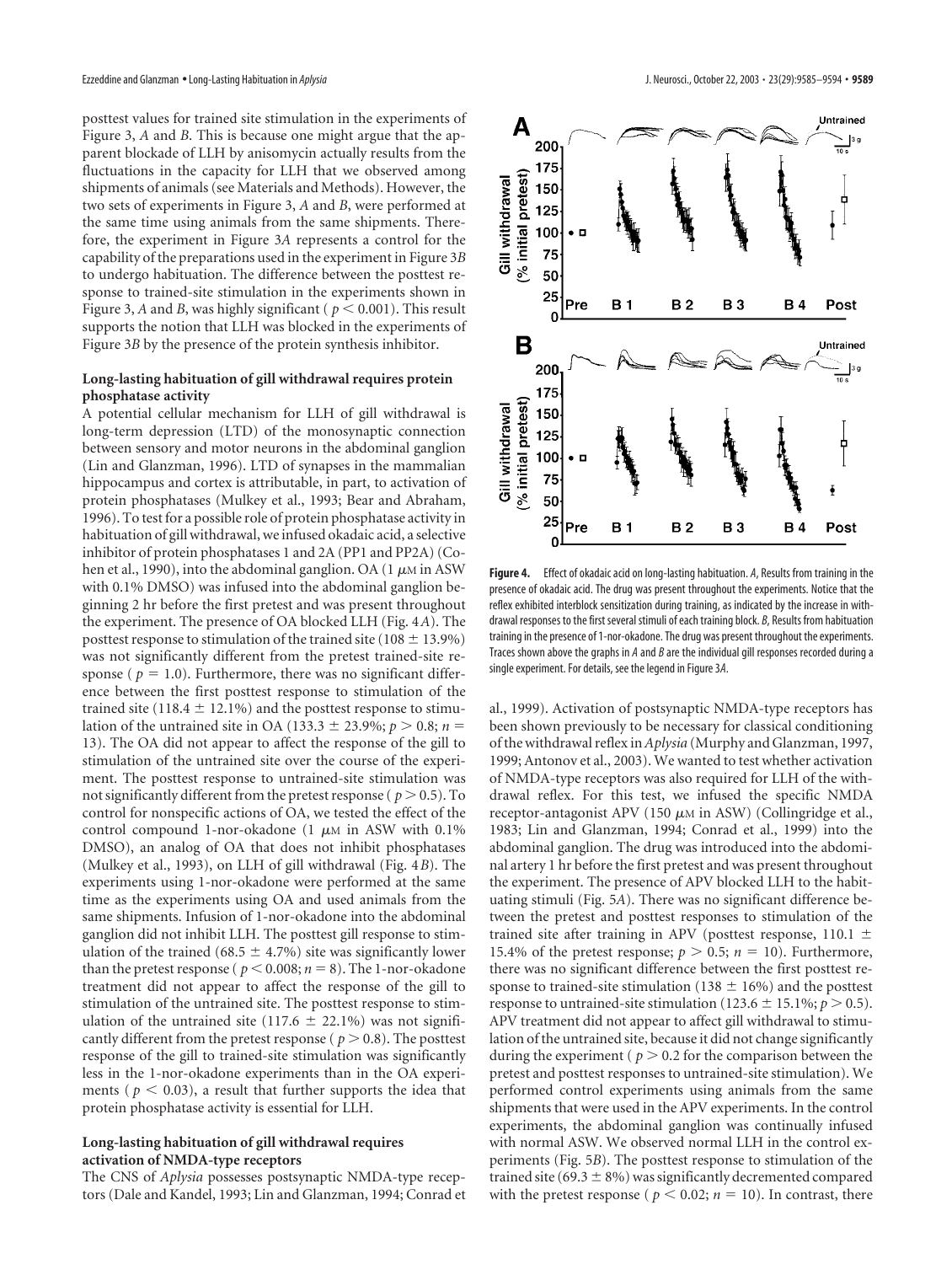

**Figure 5.** Effect of APV on long-lasting habituation. *A*, Results from training in the presence of APV. The drug was present throughout the experiments. (For results from experiments in which APV was present only during training, see Results.) Notice that the reflex exhibited significant interblock sensitization during training, as indicated by the increase in withdrawal responses to the first several stimuli of each training block. *B*, Results from habituation training in normal ASW without APV. Traces shown above the graphs in *A* and *B* are the individual gill responses recorded during a single experiment. For details, see the legend in Figure 3*A*.

was no change in the gill withdrawal to untrained-site stimulation (posttest response,  $112.5 \pm 14.1\%$ ;  $p > 0.6$  for the comparison with the pretest response to untrained-site stimulation). Importantly, the difference between the posttest response to trained-site stimulation in the APV and control experiments was significant ( $p < 0.02$ ).

In the above experiments, the APV was present during the pretests and posttests, as well as during training. To test whether our results would differ if the NMDA receptor antagonist were present only during training, we used a modified experimental protocol. This protocol was the same as that used for the DNQX experiments (below). We found that APV also blocked LLH when it was present in the abdominal ganglion only during training. The mean posttest response to stimulation of the trained site after training in APV did not differ significantly from the pretest response (posttest response,  $120 \pm 20.7\%$ ;  $p > 0.4$  for the comparison with the pretest response; one-sample *t* test;  $n = 4$ ; data not shown), nor was the mean posttest response to stimulation of the untrained site in the APV experiments significantly different from the pretest response (posttest response,  $106 \pm 11.4\%$ ;  $p >$ 0.5 for the comparison with the pretest response). There was also no significant difference between the mean posttest responses to trained-site and untrained-site stimulation after training in APV  $(p > 0.5;$  paired *t* test). In contrast, in control experiments performed on animals from the same shipments that were used for the APV experiments, we observed LLH of the trained-site response. The mean posttest response to stimulation of the trained site after training in ASW was significantly habituated (posttest response, 47.5  $\pm$  6.9%;  $p < 0.005$  for the comparison with the

pretest response; one-sample  $t$  test;  $n = 4$ ; data not shown). Furthermore, the mean posttest response to trained-site stimulation was significantly less than that to untrained-site stimulation after training in ASW ( $p < 0.05$ ; paired *t* test). The mean posttest response to stimulation of the untrained site in the ASW experiments was not significantly different from the pretest response (posttest response,  $105.8 \pm 16.7\%$ ;  $p > 0.7$  for the comparison with the pretest response to untrained-site stimulation). Significantly, the posttest response to trained-site stimulation was more habituated after training in ASW than after training in APV ( *p* 0.03). These results support the conclusion from our other experiments involving APV (Fig. 5) that the presence of an NMDA receptor antagonist during training disrupts LLH.

# **Long-lasting habituation of gill withdrawal requires activation of AMPA-type receptors**

It has been long believed that homosynaptic depression of transmission between the sensory and motor neurons in the abdominal ganglion, an exclusively presynaptic form of plasticity (Castellucci and Kandel, 1974; Armitage and Siegelbaum, 1998), is a cellular mechanism of habituation of the withdrawal reflex (Kandel et al., 1975). Armitage and Siegelbaum (1998) have shown that application of DNQX, an antagonist of AMPA-type receptors in *Aplysia* motor neurons (Dale and Kandel, 1993; Chitwood et al., 2001), does not disrupt short-term homosynaptic depression, although DNQX blocks transmission at the sensorimotor synapse. They also found that repeated application of glutamate, the sensory neuron transmitter (Dale and Kandel, 1993; Levenson et al., 2000), to the motor neuron did not depress the synaptically evoked sensorimotor EPSP. On the basis of their results Armitage and Siegelbaum concluded that activation of postsynaptic glutamate receptors was neither necessary nor sufficient for the induction of homosynaptic depression of sensorimotor synapses.

We tested whether activation of postsynaptic AMPA-type receptors was necessary for the induction of LLH. We infused DNQX (500  $\mu$ M in ASW with 0.2% DMSO) into the abdominal ganglion during habituation training. To give adequate time for the drug to be washed in and washed out of the abdominal ganglion, we modified our basic experimental protocol. In these experiments, there was a 1 hr rest period between the end of the pretests and the onset of habituation training. DNQX was introduced into the abdominal artery immediately after the pretests and was present throughout the training. After the last block of training, there was a 2 hr rest period during which the DNQX was washed out of the abdominal ganglion (using ASW with 0.2% DMSO). Another modification in the protocol was that there were two pretests to both the trained and untrained sites (the pretests were administered alternately to the two sites at 5 min intervals). Each of the sites also received two posttests (also administered alternately to the sites at 5 min intervals). The presence of DNQX during habituation training blocked the induction of LLH (Fig. 6*A*). The mean posttest response of the gill to trained-site stimulation (108.4  $\pm$  10.6%) was not significantly different from the pretest response ( $p > 0.6$ ;  $n = 6$ ). Furthermore, the mean posttest response to trained-site stimulation was not significantly different from that to untrained-site stimulation  $(140.6 \pm 23.5\%; p > 0.2)$ . Control experiments were performed using a protocol identical to that used in the DNQX experiments, as well as animals from the same shipments. The abdominal artery was infused with ASW and 0.2% DMSO throughout the control experiments. The habituation training induced LLH of gill withdrawal in the control experiments (Fig. 6*B*). The mean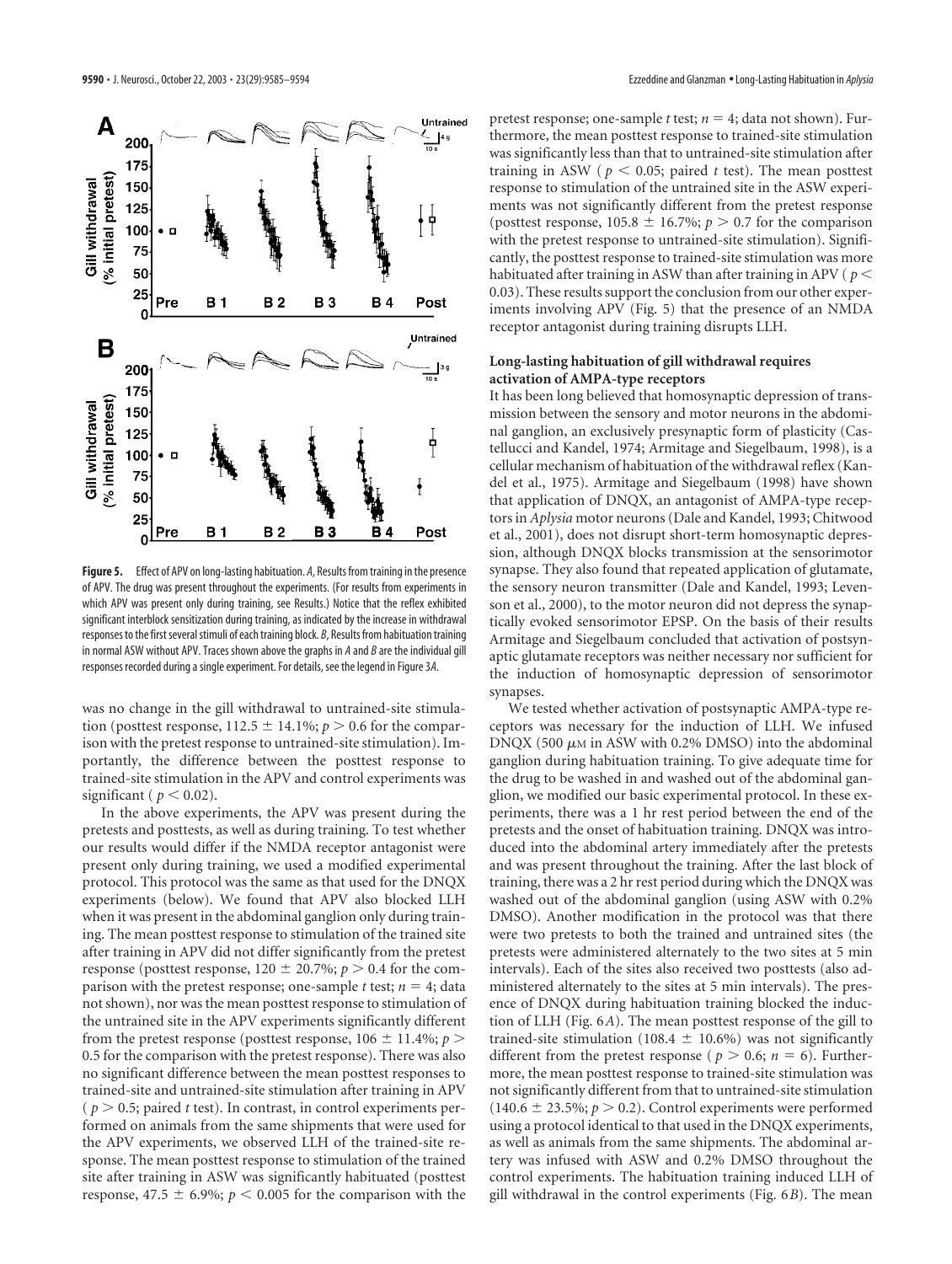

**Figure 6.** Effect of DNQX on long-lasting habituation. *A*, Results from training in the presence of DNQX. The drug was present only during the training, as indicated by the black line. Notice that the responses evoked during training in the presence of DNQX were greatly reduced but not completely eliminated (for discussion, see Results). *B*, Results from habituation training in ASW with 0.2% DMSO. Traces shown above the graphs in *A* and *B* are the individual gill responses recorded during a single experiment. The set of traces shown with each graph are from one preparation. For details, see the legend in Figure 3*A*.

posttest response to stimulation of the trained site was 61.9  $\pm$ 3.2% ( $p < 0.04$ ;  $n = 6$ ). Also, the mean posttest response to trained-site stimulation was significantly less than the mean posttest response to untrained-site stimulation (113.2  $\pm$  12.2%; *p* < 0.04) in the control experiments. Finally, the mean posttest response to trained-site stimulation was significantly greater in the DNQX experiments than in the control experiments ( $p < 0.003$ ).

Notice that, although the DNQX significantly reduced gill withdrawal to the training stimuli, the blockade of the response was incomplete (Fig. 6*A*). The concentration of DNQX that we used was approximately an order of magnitude greater than that shown in previous studies to produce a  $>$ 90% blockade of synaptic transmission at sensorimotor synapses (Dale and Kandel, 1993; Armitage and Siegelbaum, 1998). The reduced gill responses observed during training in the presence of DNQX might reflect the contribution of peripheral sensorimotor synapses to the reflex (Peretz and Estes, 1974; Bailey et al., 1979; Frost et al., 1997). Such synapses would not have been affected by the DNQX, because the infusion of this drug was limited to the abdominal artery, which supplies the abdominal ganglion. Early work indicated that the peripheral nervous system alone can support habituation of gill withdrawal in *Aplysia* (Peretz, 1970; Lukowiak and Jacklet, 1972; Peretz and Moller, 1974; Lukowiak and Jacklet, 1975; Peretz et al., 1976). If the remnant of the withdrawal response apparent during training in DNQX is indeed mediated by the peripheral nervous system, our data confirm that the isolated peripheral nervous system can mediate short-term habituation (STH) of gill withdrawal, at least to some extent. An alternative explanation for the inability of the DNQX infusion to completely

eliminate gill withdrawal in our experiments is that the drug did not have access to all of the sensorimotor synapses in the abdominal ganglion.

In all of the above within-preparation experiments, we excluded from our data analysis those preparations in which the posttest response to stimulation of the untrained siphon site was at least 80% of the pretest response (see Materials and Methods). We did this because we wanted to exclude results from preparations that had deteriorated. However, because it could be argued that we thereby biased our results, we reanalyzed all of our within-preparation data after including the data from the excluded preparations ( $n = 6$ ). Adding the excluded preparations to our data did not alter any of our main results.

# **Discussion**

#### **The role of protein synthesis in LLH in** *Aplysia*

The present data demonstrate that prolonged habituation of the withdrawal reflex in *Aplysia* differs from STH in its requirement for protein synthesis. The lack of a requirement by STH for protein synthesis agrees with results from a previous study (Schwartz et al., 1971). Our study, however, represents the first demonstration that prolonged habituation of the withdrawal reflex requires protein synthesis. A requirement for protein synthesis has been also been observed for LTH of reflexive responses in the nematode worm *Caenorhabditis elegans* (Rose and Rankin, 2001; Rose et al., 2002) and the crab *Chasmagnathus* (Pedreira et al., 1996; Hermitte et al., 1999), as well as for LTH of the responsiveness to distress cries in mice (Squire and Becker, 1975).

We do not yet know whether LLH depends on RNA synthesis, as well as protein synthesis. An intermediate form of sensitization has been described recently in *Aplysia* (Sutton et al., 2001). Intermediate sensitization differs mechanistically from short-term sensitization in its dependence on protein synthesis. Intermediate sensitization differs from long-term sensitization (Frost et al., 1985; Castellucci et al., 1989) in that long-term sensitization requires RNA synthesis, whereas the intermediate form does not. Possibly, LLH represents an intermediate phase of habituation, analogous to intermediate sensitization.

#### **Implications of site specificity of LLH for localizing the cellular site of plasticity**

Because LLH of siphon-elicited gill withdrawal exhibits site specificity, the behavioral decrement cannot be ascribed to motor or muscle fatigue or to a gradual deterioration in the health of the preparations. The demonstration of site specificity also places certain limits on the locus of the cellular changes that underlie LLH. For example, LLH cannot be attributable to a general, staterelated change within the CNS. Furthermore, if LLH is attributable, at least partly, to enhanced inhibitory input to the withdrawal circuitry, then the inhibitory input must be somewhat specific with respect to sensorimotor pathways within the abdominal ganglion.

Stopfer et al. (1996) have shown previously that STH and LTH (lasting 24 hr) of the tail-elicited siphon-withdrawal reflex exhibit site specificity. Stopfer et al. argued that site-specific habituation in their experiments proved that "the cellular sites of plasticity must exist upstream from the motor neurons," because the siphon motor neurons receive common interneuronal input from both sides of the tail. However, the motor neurons might well be a site of plasticity in our experiments. Site specificity of habituation can be maintained with the cellular locus of plasticity in the motor neurons if the learning-related changes are restricted to specific postsynaptic sites. For example, both NMDA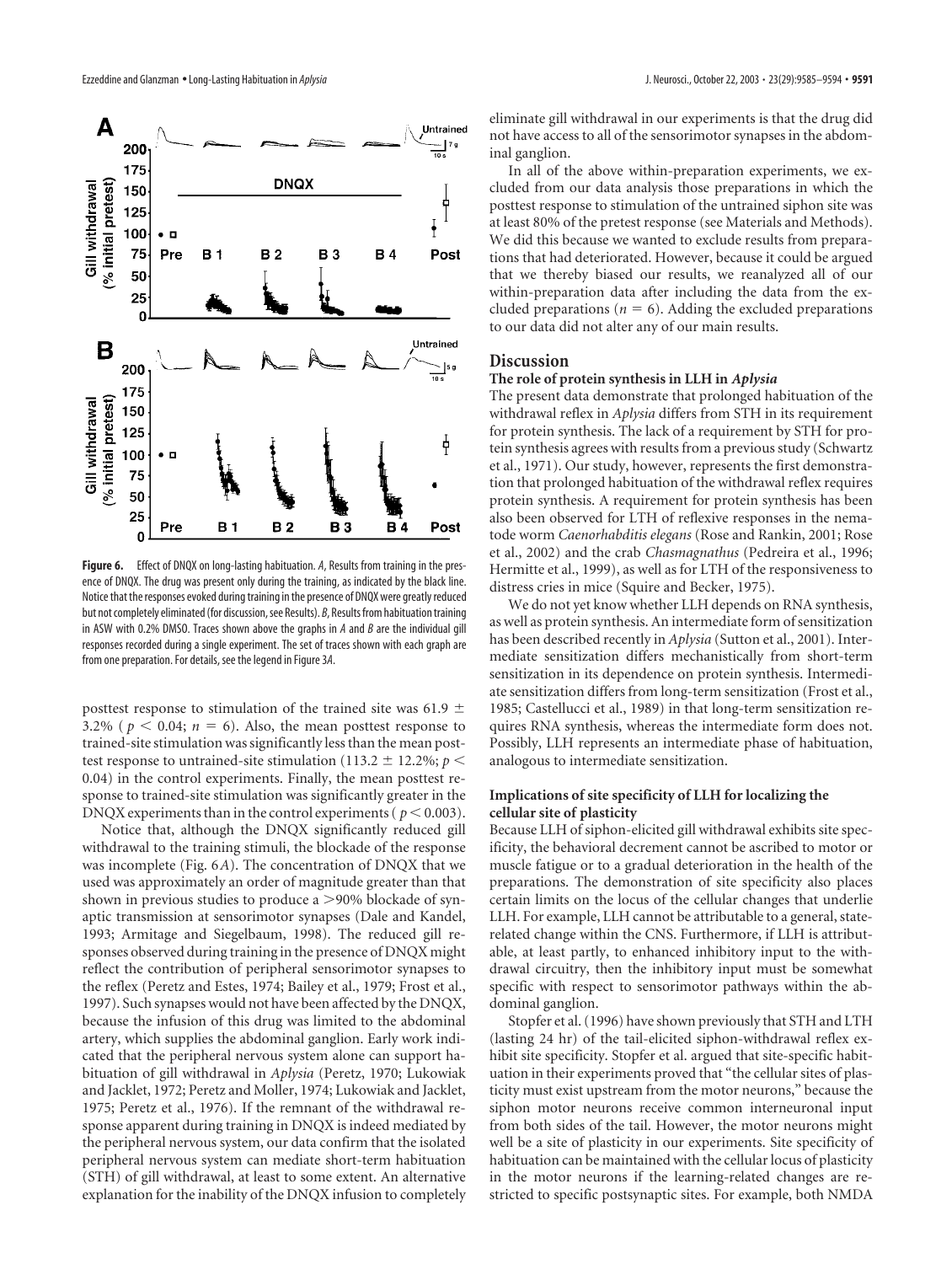receptor-dependent long-term potentiation and LTD in the mammalian CNS exhibit input specificity, although these forms of plasticity are induced and, at least in part, expressed postsynaptically (Bliss and Collingridge, 1993; Bear and Linden, 2001).

# **Stimuli that induce habituation of the gill-withdrawal reflex appear to activate sensitizing cellular processes as well**

In 1970, Groves and Thompson proposed the "dual process" theory of habituation. According to this theory, stimuli that induce habituation in a particular stimulus–response pathway also recruit an independent, incremental (sensitizing) process that increases the state of excitation in an organism. The final response strength in the Groves and Thompson model is determined by the net outcome of the countervailing processes of habituation and sensitization. Our data provide support for the dual-process theory of habituation. Treatments that blocked LLH (inhibition of protein synthesis, inhibition of protein phosphatase activity, and antagonism of NMDA-type receptors) also revealed the effects of a sensitizing process elicited by habituation training. This sensitizing process is apparent in the tendency of the withdrawal responses to trained-site stimulation to increase in strength over the course of habituation training (Figs. 3*B*, 4*A*, 5*A*).

### **Homosynaptic, exclusively presynaptic, depression of the sensorimotor synapses is not the mechanism of LLH in** *Aplysia*

The data from the present study indicate that homosynaptic depression of sensorimotor synapses, an exclusively presynaptic form of plasticity (Castellucci and Kandel, 1974; Armitage and Siegelbaum, 1998; Royer et al., 2000; Gover et al., 2002), is insufficient for LLH. In most of the experiments that used pharmacological blocking agents, there was a dissociation between the effect of the agents on LLH and their effect on STH. Specifically, neither anisomycin (Fig. 3*B*), OA (Fig. 4*A*), nor APV (Fig. 5*A*) blocked STH, yet each blocked LTH. Given that STH is mediated primarily by homosynaptic depression (Frost et al., 1997; Antonov et al., 1999), our results imply that homosynaptic depression of sensorimotor synapses is insufficient for the induction of prolonged habituation. The DNQX experiment provides compelling evidence that homosynaptic depression is not the mechanism of LLH. This is because application of DNQX to the sensorimotor synapse does not alter short-term homosynaptic depression (Armitage and Siegelbaum, 1998), whereas application of DNQX to the abdominal ganglion blocked LLH (Fig. 6*A*).

An alternative explanation for our DNQX result is that the long-term cellular change that underlies LLH occurs exclusively, or mostly, at synapses between interneurons and motor neurons (below). According to this hypothesis, the DNQX blocked synaptic transmission at the sensory neuron-to-interneuron synapses. This, in turn, prevented activation of the interneurons, thereby disrupting long-term plastic changes at the interneuronto-motor neuron synapses. Although this explanation cannot be ruled out by our data, it seems unlikely given that LTH of gill withdrawal is accompanied by significant long-term depression of sensorimotor synapses in the abdominal ganglion (Castellucci et al., 1978).

**The role of postsynaptic glutamate receptor activation in LLH** Our data indicate that activation of postsynaptic glutamate receptors (Dale and Kandel, 1993; Trudeau and Castellucci, 1993; Lin and Glanzman, 1994; Conrad et al., 1999; Yung et al., 2002) is critical for the induction of LLH. Antonov et al. (2003) have reported recently that high concentrations of DNQX can significantly reduce the NMDA-type receptor component, as well as the AMPA-type receptor component, of the sensorimotor EPSP (Antonov et al., 2003). Possibly, the critical action of DNQX in our experiments was on the NMDA type rather than the AMPA type. Future experiments with more selective AMPA receptor antagonists can resolve this issue. Interestingly, a study of LTH of the tap withdrawal response in *C. elegans* has found that mutant worms lacking a homolog of the vertebrate AMPA receptor [*glr-1* (glutamate receptor 1) mutants] exhibit normal STH to spaced blocks of taps but do not show LTH (Rose et al., 2001).

# **Does an LTD-related synaptic mechanism mediate LLH in** *Aplysia***?**

The cellular processes essential for LLH induction are reminiscent of those necessary for the induction of homosynaptic LTD of synapses in the mammalian hippocampus and cortex (Mulkey and Malenka, 1992; Mulkey et al., 1993; Kirkwood and Bear, 1994). According to a current model of LTD (Bear and Linden, 2001), low-frequency stimulation (LFS) of afferent inputs causes modest activation of postsynaptic NMDA receptors, resulting in a moderate influx of  $Ca^{2+}$  into the dendrites of the postsynaptic cell. This postsynaptic influx of  $Ca^{2+}$ , in turn, activates calcineurin (PP2B), which releases PP1 from inhibition, thereby permitting PP1 to become active. Activation of these protein phosphatases leads to long-term synaptic weakening. The precise pathways by which activation of PP2B and PP1 produces LTD are not completely understood, but it is believed that the protein phosphatase cascade causes the endocytosis of AMPA receptors, thereby resulting in fewer receptors in the postsynaptic membrane (Carroll et al., 2001).

An LTD-like form of synaptic plasticity has been reported previously for *Aplysia* sensorimotor synapses (Lin and Glanzman, 1996). Like homosynaptic LTD of hippocampal synapses (Mulkey and Malenka, 1992), LTD of sensorimotor synapses depends on a postsynaptic rise in  $Ca^{2+}$  because it is blocked by postsynaptic injection of the rapid  $Ca^{2+}$  chelator BAPTA before the onset of LFS. Whether this form of LTD of*Aplysia* synapses also resembles LTD of mammalian synapses in its requirement for activation of protein phosphatases and NMDA receptors is not yet known.

# **The potential role of interneurons in LLH of siphon-elicited gill withdrawal**

The present data do not rule out contributions from changes in interneuronal pathways. Indeed, the previous failure to obtain long-term (24 hr) depression of *in vitro* sensorimotor synapses using various patterns of homosynaptic stimulation, together with the demonstration that repeated applications of the inhibitory peptide FMRFamide (Piomelli et al., 1987) can induce longterm depression (Montarolo et al., 1988), suggest that contributions from heterosynaptic mechanisms might play a role in LLH. A potential link between our finding that inhibition of protein phosphatase activity can block the induction of LLH (Fig. 4*A*) and a possible role for FMRFamide in LLH is provided by evidence that at least some neuronal actions of FMRFamide within the CNS of *Aplysia* are mediated by activation of protein phosphatases (Sweatt et al., 1989; Ichinose and Byrne, 1991).

#### **Conclusion**

Habituation of the withdrawal reflex in *Aplysia* is frequently regarded as one of the simplest forms of learning with respect to its underlying cellular mechanisms. However, the present data demonstrate that our current understanding of habituation of the withdrawal reflex is very incomplete. Postsynaptic mechanisms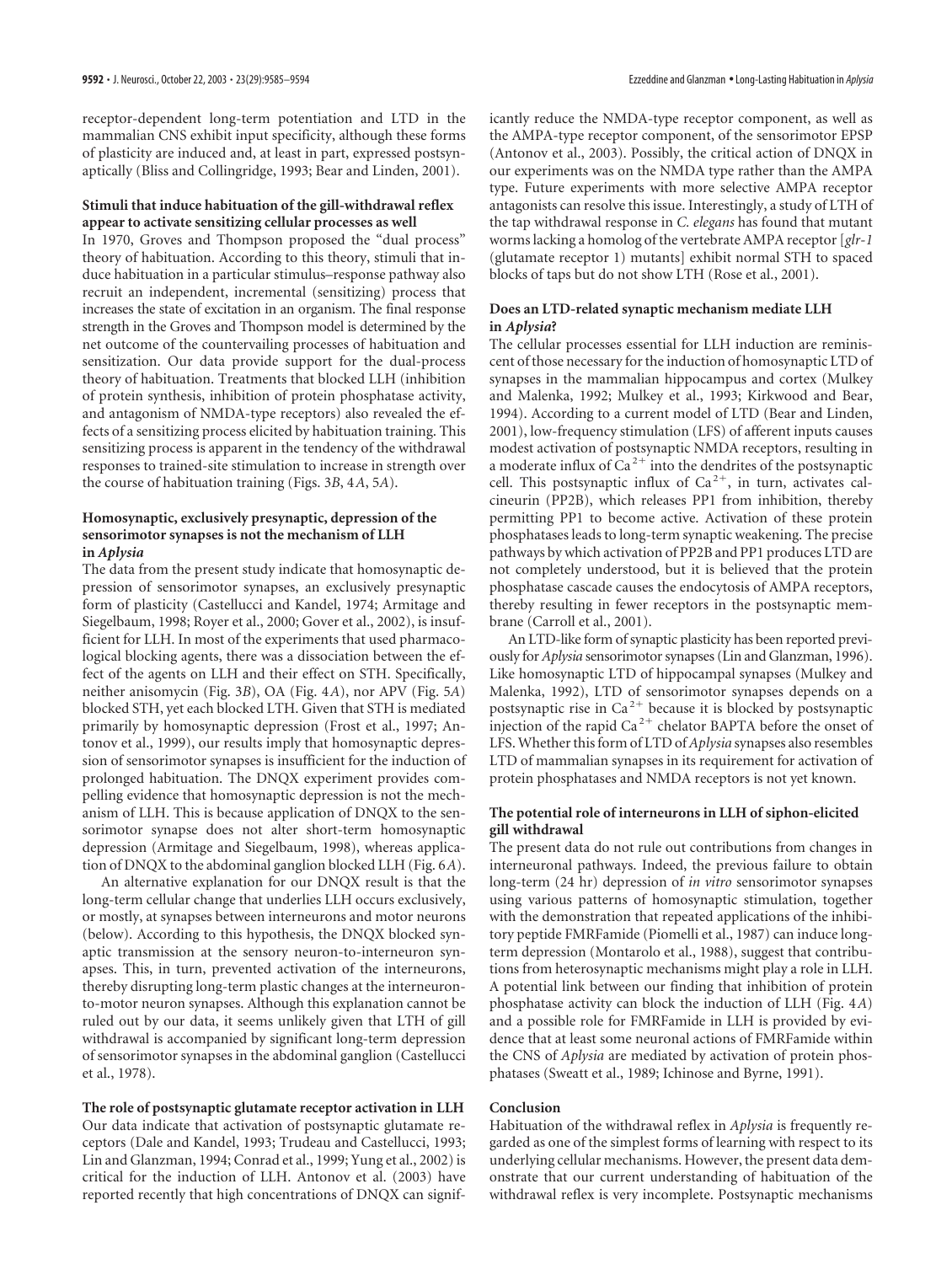play a far more important role in habituation than has been heretofore appreciated. In particular, our data raise the possibility that an LTD-like synaptic mechanism may mediate this simple form of invertebrate learning.

# **References**

- Antonov I, Kandel ER, Hawkins RD (1999) The contribution of facilitation of monosynaptic PSPs to dishabituation and sensitization of the *Aplysia* siphon withdrawal reflex. J Neurosci 19:10438–10450.
- Antonov I, Antonova I, Kandel ER, Hawkins RD (2003) Activity-dependent presynaptic facilitation and Hebbian LTP are both required and interact during classical conditioning in *Aplysia.* Neuron 37:135–147.
- Armitage BA, Siegelbaum SA (1998) Presynaptic induction and expression of homosynaptic depression at *Aplysia* sensorimotor neuron synapses. J Neurosci 18:8770–8779.
- Bailey CH, Chen M (1983) Morphological basis of long-term habituation and sensitization in *Aplysia.* Science 220:91–93.
- Bailey CH, Chen M (1988) Long-term memory in *Aplysia* modulates the total number of varicosities of single identified sensory neurons. Proc Natl Acad Sci USA 85:2373–2377.
- Bailey CH, Castellucci VF, Koester J, Kandel ER (1979) Cellular studies of peripheral neurons in siphon skin of *Aplysia californica.* J Neurophysiol 42:530–557.
- Bear MF, Abraham WC (1996) Long-term depression in hippocampus. Annu Rev Neurosci 19:437–462.
- Bear MF, Linden DJ (2001) The mechanisms and meaning of long-term synaptic depression in the mammalian brain. In: Synapses (Cowan WM, Südhof TC, Stevens CF, eds), p 455-517. Baltimore: Johns Hopkins UP.
- Bliss TVP, Collingridge GL (1993) A synaptic model of memory: long-term potentiation in the hippocampus. Nature 361:31–39.
- Carew TJ, Kandel ER (1973) Acquisition and retention of long-term habituation in *Aplysia*: correlation of behavioral and cellular processes. Science 182:1158–1160.
- Carew TJ, Pinsker HM, Kandel ER (1972) Long-term habituation of a defensive withdrawal reflex in *Aplysia.* Science 175:451–454.
- Carroll RC, Beattie EC, von Zastrow M, Malenka RC (2001) Role of AMPA receptor endocytosis in synaptic plasticity. Nat Rev Neurosci 2:315–324.
- Castellucci VF, Kandel ER (1974) A quantal analysis of the synaptic depression underlying habituation of the gill-withdrawal reflex in *Aplysia.* Proc Natl Acad Sci USA 71:5004–5008.
- Castellucci VF, Carew TJ, Kandel ER (1978) Cellular analysis of long-term habituation of the gill-withdrawal reflex of *Aplysia californica.* Science 202:1306–1308.
- Castellucci VF, Blumenfeld H, Goelet P, Kandel ER (1989) Inhibitor of protein synthesis blocks long-term behavioral sensitization in the isolated gill-withdrawal reflex of *Aplysia*. J Neurobiol 20:1–9.
- Chitwood RA, Li Q, Glanzman DL (2001) Serotonin facilitates AMPA-type responses in isolated siphon motor neurons of*Aplysia* in culture. J Physiol (Lond) 534:501–510.
- Cohen P, Holmes CF, Tsukitani Y (1990) Okadaic acid: a new probe for the study of cellular regulation. Trends Biochem Sci 15:98–102.
- Collingridge GL, Kehl SJ, McLennan H (1983) Excitatory amino acids in synaptic transmission in the Schaffer collateral-commissural pathway of the rat hippocampus. J Physiol (Lond) 334:33–46.
- Conrad P, Wu F, Schacher S (1999) Changes in functional glutamate receptors on a postsynaptic neuron accompany formation and maturation of an identified synapse. J Neurobiol 39:237–248.
- Dale N, Kandel ER (1993) L-glutamate may be the fast excitatory transmitter of *Aplysia* sensory neurons. Proc Natl Acad Sci USA 90:7163–7167.
- Davis HP, Squire LR (1984) Protein synthesis and memory: a review. Psychol Bull 96:518–559.
- Ezzeddine Y, Glanzman DL (2001) Role of protein phosphatases and *N*-methyl-D-aspartate-type receptors in long-term habituation of the gillwithdrawal reflex in *Aplysia.* Soc Neurosci Abstr 27:954.11.
- Ezzeddine Y, Glanzman DL (2002) Role of protein synthesis and protein kinase activity in long-term habiutation of the gill-withdrawal reflex in *Aplysia.* Soc Neurosci Abstr 28:376.6.
- Frost L, Kaplan SW, Cohen TE, Henzi V, Kandel ER, Hawkins RD (1997) A simplified preparation for relating cellular events to behavior: contribution of LE and unidentified siphon sensory neurons to mediation and habituation of the *Aplysia* gill- and siphon-withdrawal reflex. J Neurosci 17:2900–2913.
- Frost WN, Castellucci VF, Hawkins RD, Kandel ER (1985) Monosynaptic connections made by the sensory neurons of the gill- and siphonwithdrawal reflex in *Aplysia* participate in the storage of long-term memory for sensitization. Proc Natl Acad Sci USA 82:8266–8269.
- Geer JH (1966) Effect of interstimulus intervals and rest-periol length upon habituation of the orienting response. J Exp Psychol 72:617–619.
- Goelet P, Castellucci VF, Schacher S, Kandel ER (1986) The long and the short of long-term memory—a molecular framework. Nature 322:419–422.
- Gover TD, Jiang XY, Abrams TW (2002) Persistent, exocytosisindependent silencing of release sites underlies homosynaptic depression at sensory synapses in *Aplysia.* J Neurosci 22:1942–1955.
- Groves PM, Thompson RF (1970) Habituation: a dual-process theory. Psychol Rev 77:419–450.
- Hermitte G, Pedreira ME, Tomsic D, Maldonado H (1999) Context shift and protein synthesis inhibition disrupt long-term habituation after spaced, but not massed, training in the crab *Chasmagnathus.* Neurobiol Learn Mem 71:34–49.
- Ichinose M, Byrne JH (1991) Role of protein phosphatases in the modulation of neuronal membrane currents. Brain Res 549:146–150.
- Kandel ER (1978) A cell-biological approach to learning and memory. Bethesda, MD: Society for Neuroscience.
- Kandel ER, Brunelli M, Byrne J, Castellucci V (1975) A common presynaptic locus for the synaptic changes underlying short-term habituation and sensitization of the gill-withdrawal reflex in *Aplysia.* Cold Spring Harbor Symp Quant Biol 40:465–482.
- Kirkwood A, Bear MF (1994) Homosynaptic long-term depression in the visual cortex. J Neurosci 14:3404–3412.
- Krasne FB (1976) Invertebrate systems as a means of gaining insight into the nature of learning and memory. In: Neural mechanisms of learning and memory (Rosenzweig MR, Bennett EL, eds), pp 401–429. Cambridge, MA: MIT.
- Krasne FB, Glanzman DL (1995) What we can learn from invertebrate learning. Annu Rev Psychol 46:585–624.
- Krasne FB, Teshiba TM (1995) Habituation of an invertebrate escape reflex due to modulation by higher centers rather than local events. Proc Natl Acad Sci USA 92:3362–3366.
- Levenson J, Sherry DM, Dryer L, Chin J, Byrne JH, Eskin A (2000) Localization of glutamate and glutamate transporters in the sensory neurons of *Aplysia.* J Comp Neurol 423:121–131.
- Lin XY, Glanzman DL (1994) Hebbian induction of long-term potentiation of *Aplysia* sensorimotor synapses: partial requirement for activation of an NMDA-related receptor. Proc R Soc Lond B Biol Sci 255:215–221.
- Lin XY, Glanzman DL (1996) Long-term depression of *Aplysia* sensorimotor synapses in cell culture: inductive role of a rise in postsynaptic calcium. J Neurophysiol 76:2111–2114.
- Lukowiak K, Jacklet JW (1972) Habituation and dishabituation: interactions between peripheral and central nervous systems in *Aplysia.* Science 178:1306–1308.
- Lukowiak K, Jacklet J (1975) Habituation and dishabituation mediated by the peripheral and central neural circuits of the siphon of *Aplysia.* J Neurobiol 6:183–200.
- Montarolo PG, Goelet P, Castellucci VF, Morgan J, Kandel ER, Schacher S (1986) A critical period for macromolecular synthesis in long-term heterosynaptic facilitation in *Aplysia.* Science 234:1249–1254.
- Montarolo PG, Kandel ER, Schacher S (1988) Long-term heterosynaptic inhibition in *Aplysia.* Nature 333:171–174.
- Mulkey RM, Malenka RC (1992) Mechanisms underlying induction of homosynaptic long-term depression in area CA1 of the hippocampus. Neuron 9:967–975.
- Mulkey RM, Herron CE, Malenka RC (1993) An essential role for protein phosphatases in hippocampal long-term depression. Science 261:1051–1055.
- Murphy GG, Glanzman DL (1997) Mediation of classical conditioning in*Aplysia californica* by LTP of sensorimotor synapses. Science 278:467–471.
- Murphy GG, Glanzman DL (1999) Cellular analog of differential classical conditioning in *Aplysia*: disruption by the NMDA receptor-antagonist DL-2-amino-5-phosphonovalerate. J Neurosci 19:10595–10602.
- Pedreira ME, Dimant B, Maldonado H (1996) Inhibitors of protein and RNA synthesis block context memory and long-term habituation in the crab *Chasmagnathus.* Pharmacol Biochem Behav 54:611–617.
- Peretz B (1970) Habituation and dishabituation in the absence of a central nervous system. Science 169:379–381.